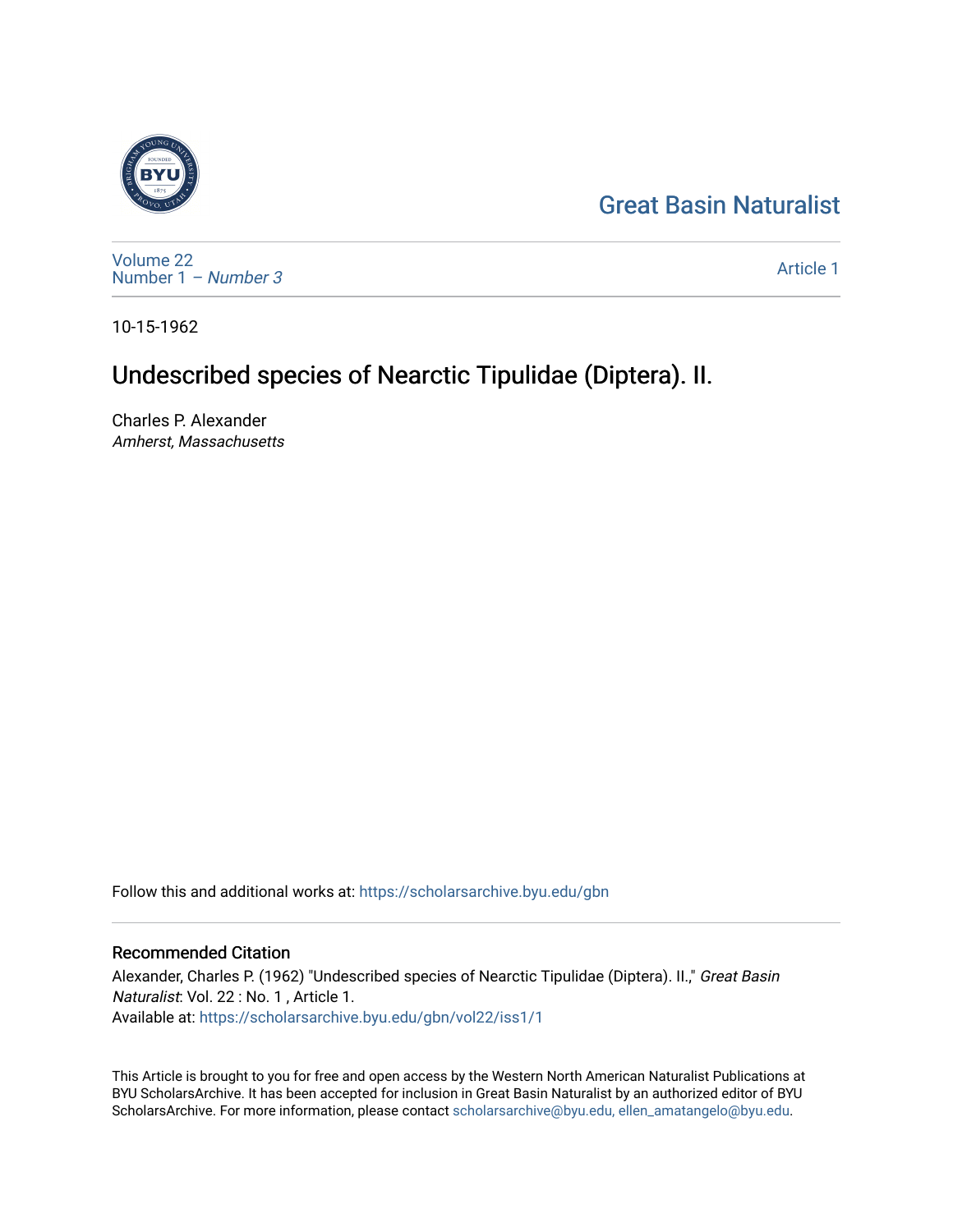# The Great Basin Naturalist WWLF WILE

PUBLISHED AT PROVO, UTAH BY Brigham Young University

## VOLUME XXII October 15, 1962 Nos. 1-3

MUS. COMP. 2004

# UNDESCRIBED SPECIES OF NEARCTIC TIPULIDAE (DIPTERA). II.

## Charles P. Alexander'

At this time <sup>I</sup> am describing certain novelties from the eastern United States, collected in Tennessee by Dr. Inez W. Williams and in Illinois by Dr. Jane C. Dirks Edmunds, and from the western United States, chiefly captured in California by Dr. Dennis Hynes and in Nevada by Dr. Alont A. Cazier. <sup>I</sup> am greatly indebted to all of these students for the privilege of retaining the type specimens in my personal collection of these flies.

# Tipula (Trichotipula) dis, n. sp.

Size medium (wing of male 10 mm.); antennae relatively long; mesonotal praescutum with a broad central gray stripe, lateral margins and a median stripe on posterior notal sclerites yellow; femoral obscure yellow, tips very narrowly dark brown, claws very small; wings slightly darkened, cell  $Sc$  and stigma still darker brown; sparse macrotrichia in outer ends of cells  $\tilde{R}_s$  and  $M_i$ ; male hypopygium with beak of inner dististyle a long slender blade; eighth ster nite with posterior border truncate.

MALE.— Length about 12 mm.; wing 10 mm.; antenna about 4.4 mm.

Frontal prolongation of head above, including the long nasus, yellow, sides dark brown; palpi brownish black, terminal segment paling into obscure orange. Antennae elongate, scape and pedicel light yellow, flagellum black; flagellar segments much exceeding their verticils, basal enlargements small. Head light yellow, whitened anteriorly, sides of posterior vertex with a brown spot, lower genae paler brown; vertical tubercle very low to virtually lacking.

Pronotum yellow, sides darkened. Mesonotal praescutum with a broad central gray stripe, lateral stripes narrow and less distinct, lateral praescutal borders light yellow, interspaces dark brown; posterior sclerites of notum with a continuous light yellow central stripe, scutal lobes gray, the areas ringed with brown; parascutella and sides of mediotergite brown, pleurotergite more yellowed. Pleura reddish brown, variegated by yellowed areas on dorsal sternopleurite,

<sup>1.</sup> Amherst, Massachusetts.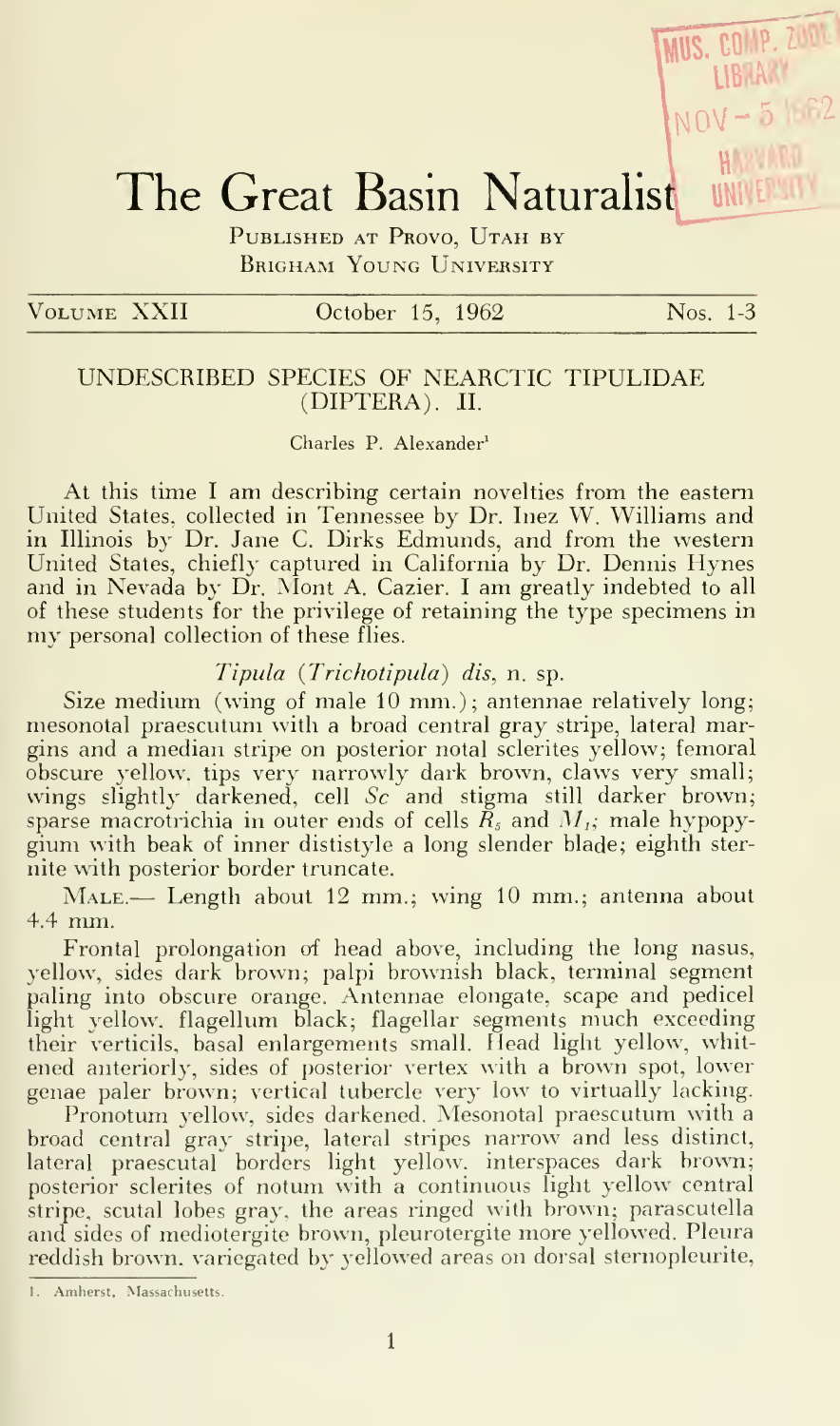posterior sclerites and dorsopleural region. Halteres with stem yellowed, brighter at base, knob infuscated. Legs with coxae brown, middle pair slightly paler; trochanters yellow; femora obscure yellow, tips very narrowly dark brown; tibiae and basitarsi obscure yellow, remainder of tarsi brownish black; claws very small, simple. Wings slightly darkened, cell Sc and stigma darker brown; pale areas before and beyond stigma and more narrowly across cell 1st  $M<sub>2</sub>$ ; narrow indistinct whitened longitudinal streaks in cells beyond cord, outer ends of cells R and M and in cell 1st  $A$ ; veins light brown. Beyond cord veins  $R_{1+2}$ ,  $R_{3}$ ,  $R_{4+5}$ ,  $M_{1+2}$ , outer end of  $M_{3}$ and Cu with macrotrichia, these lacking on  $M_i$ ; basad of cord lacking on Rs, M and 1st A, present on outer half of  $2ndA$ ; outer half of cell  $R_s$  and distal end of cell  $M_t$  with macrotrichia. Venation: Petiole of cell  $M_t$  about one-half m.

Abdomen basally reddish brown, darker outwardly; eighth sternite paler medially and at base, with a darkened spot on either side. Male hypopygium with posterior border of tergite broadly notched, the base of the emargination obtusely rounded; margins of lobes with relatively few slender black spines, those near apex sparse and much smaller. Outer dististyle pale, relatively broad, margins with abundant very long black setae; inner style with beak long and slender, bladelike; outer basal lobe small, appearing triangular in profile. Eighth sternite with posterior border truncate to gently con vex, unmodified.

HABITAT.— Nevada (Nye County).

HOLOTYPE,  $\sigma$ , Oak Spring, Belted Range, May 26, 1940 (Mont A. Cazier and associates).

Tipula (Trichotipula) dis is most similar to species such as T.  $(T<sub>1</sub>)$  cazieri Alexander and T.  $(T<sub>1</sub>)$  dorsolineata Doane, differing especially in the hypopygial structure, particularly the inner disti style. It may be noted that *dorsolineata* lacks the macrotrichia in the outer wing cells.

# Tipula (Platytipula) paterifera, n. sp.

Belongs to the *cunctans* group; mesonotal praescutum gray with four pale brown stripes that are insensibly bordered by darker brown; posterior sclerites of notum with a narrow brown central line; flagellar segments strongly incised, the basal ones weakly bi colored; femora brownish yellow, tips brownish black; wings brownish yellow, cells  $C$  and  $\tilde{S}c$  dark brown; abdomen yellow, tergites very narrowly trivittate with brown; male hypopygium with dorsal tergal plate very narrowly and deeply notched, lower plate entire, its posterior border strongly concave, the lateral angles produced; outer dististyle longer than the inner style, the latter unusually simple in structure, produced into a slender smooth beak.

MALE.— Length about 15-16 mm.; wing 15-16 mm.; antenna about 4.7-4.8 mm.

Female.— Length about <sup>16</sup> mm.; wing 12.5 mm.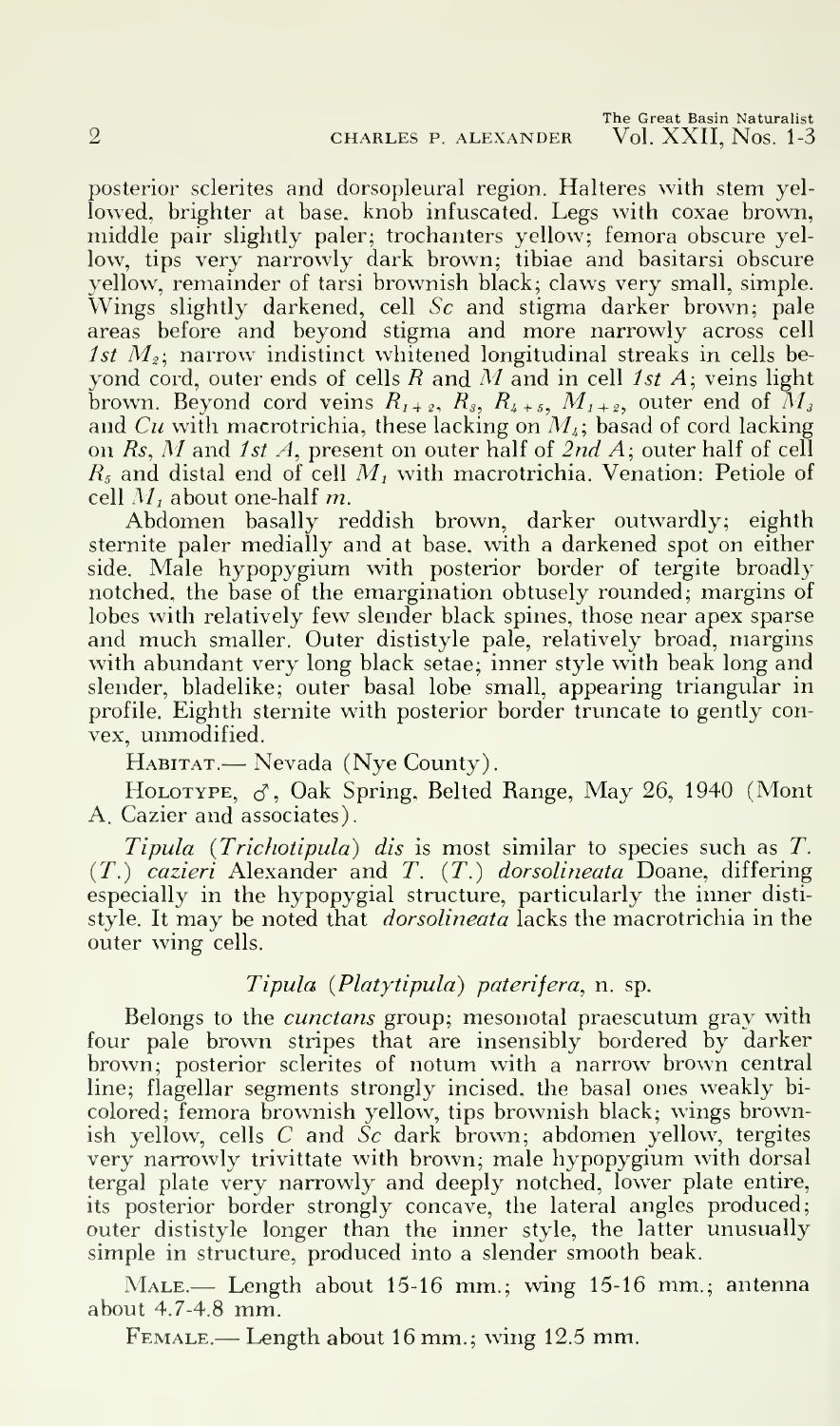Frontal prolongation of head yellow, dorsal surface light gray; nasus elongate; basal segments of palpi brown, terminal segment darker. Antennae with three basal segments yellow, scape slightly pruinose; basal flagellar segments weakly bicolored, strongly incised, basal swellings dark brown, paler outwardly, apex dilated, segments longer than their verticils. Head above brownish yellow with a darker brown central line, orbits clearer gray, occiput narrowly yellowed; vertical tubercle small.

Pronotum brownish gray. Mesonotal praescutum gray with four pale brown stripes that are insensibly bordered by darker brown; posterior sclerites of notum light gray, scutal lobes slightly darker; a vague pale brown interrupted central line from suture to base of abdomen, pleurotergite pale gray, more yellowed above. Pleura clear light gray; dorsopleural membrane light yellow. Halteres with stem pale yellow, knob infuscated. Legs with coxae pale gray; tro chanters yellow; femora brownish yellow, tips passing into brownish black; tibiae and tarsi light brown, outer tarsal segments still darker; claws simple. Wings brownish yellow, cells C and Sc dark brown, stigma more brownish yellow; pale brown clouds in outer ends of cells M and 1st  $A$ , less evident in other cells; veins brown. Veins beyond cord with sparse long trichia, lacking on the veins comprising cell 1st  $M_z;$  basad of cord with trichia on Sc and Rs, most of  $Cu_{\scriptscriptstyle T}$ and 2nd A and extensively on  $M$ , lacking on 1st A. Venation:  $Rs$ variable in length, from being subequal to nearly twice  $m$ -cu; cell 1st  $M<sub>z</sub>$  long, narrowed outwardly,  $M<sub>s+4</sub>$  relatively short, from about two-thirds to subequal to  $m$ .

Abdomen yellow, tergites very narrowly trivittate with brown, sternites with posterior borders narrowly darkened, the pattern con tinued throughout the length of the abdomen. Male hypopygium with dorsal plate of tergite deeply and narrowly notched medially, forming broad lateral lobes, their margins subtruncate to feebly concave, weakly crenulate; lower tergal plate entire, its posterior border strongly concave, blackened, lateral angles produced into conspicuous smooth lobes, their tips obtuse. Outer dististyle long and slender, broadest at near midlength; inner style unusually simple in structure, shorter than the outer style, narrow, produced into a slender smooth beak; no lower beak or outer basal lobe developed. Lobes of ninth stemite of moderate length.

HABITAT. — Tennessee (Sevier County).

HOLOTYPE,  $\sigma$ , Sevierville, October 23, 1938 (Inez W. Williams). Allotopotype,  $\varphi$ , pinned with type. Paratopotype, 1  $\sigma$ , with the type.

The most similar species is Tipula (Platytipula) cunctans Say, the economically important 'Smoky Crane-fly,' which differs evi dently in the structure of the male hypopygium. particularly the tergite and inner dististyle. The species of this group have long been referred to the typical subgenus but it now seems desirable to remove them to Platytipula Matsumura. 1916, type moiwana Matsumura of Japan, a course followed by Savtshenko, 1961. in his outstanding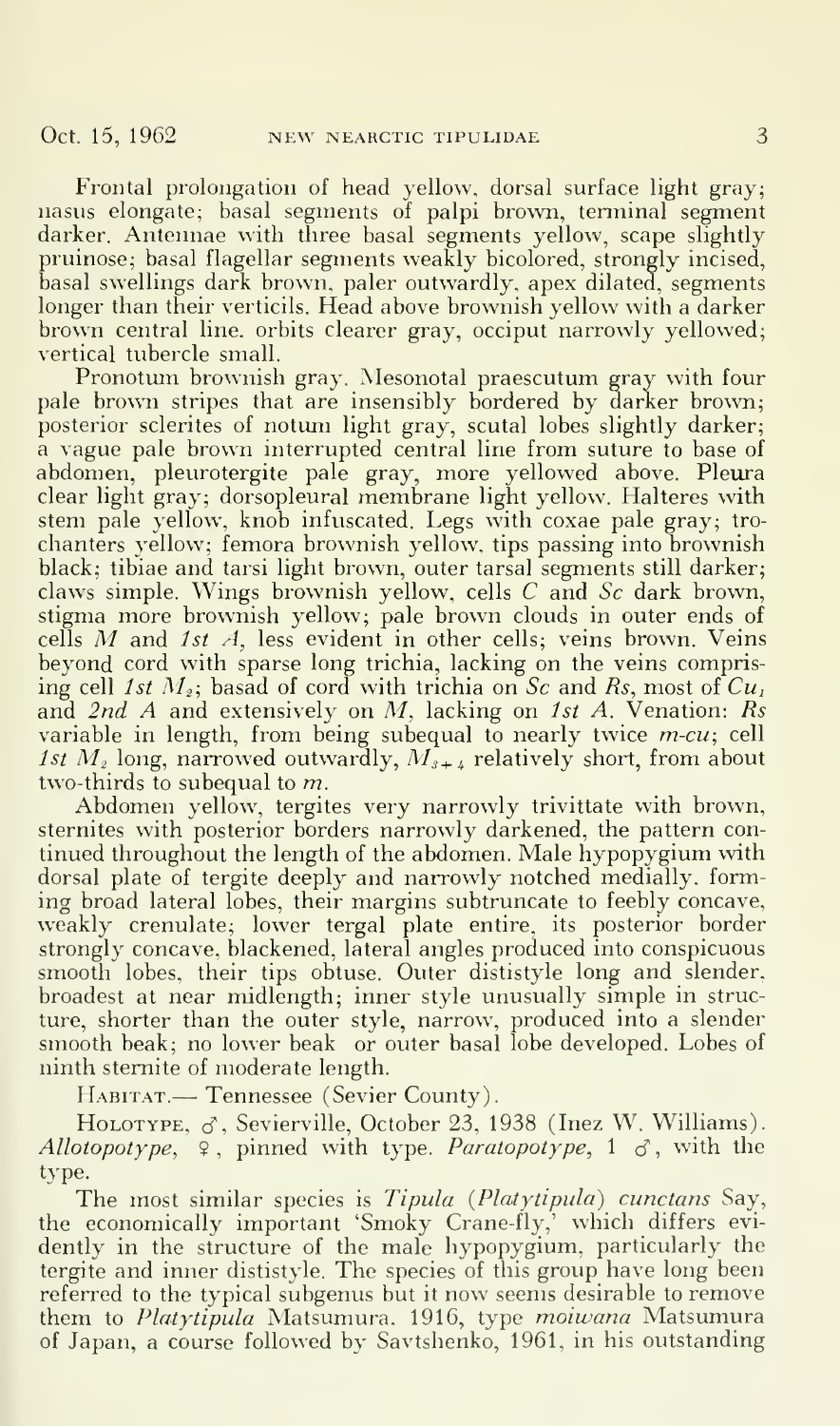treatment of the Tipulinae of the U.S.S.R. Other Nearctic species include T.  $(P.)$  carinata Doane, T.  $(P.)$  maritima Alexander,  $T.$   $(P.)$ *nebulinervis* Alexander, *T.*  $(P_+)$  *pendulifera* Alexander, *T.*  $(P_+)$ spenceriana Alexander, T.  $(P.)$  tennessa Alexander and T.  $(P.)$ ultima Alexander. It is of interest to note that the known range of pendulifera and spenceriana, hitherto recorded as being northwestern species, has been extended to Newfoundland.

## Tipula (Lunatipula) triplex integra, n. subsp.

 $M_{ALE.}$  Length about 17-18 mm.; wing 16.5-17 mm.; antenna about <sup>6</sup> mm.

Antennae relatively long, flagellum bicolored, with only the outer two or three segments more uniformly darkened. Wings relatively narrow; *m-cu* shortly before fork of  $\tilde{M}_{a + i}$ . Male hypopygium with the median tergal lobe very slender, entire, provided with long con spicuous setae to the apex; lateral lobes much stouter but only <sup>a</sup> trifle longer than the median lobe. Eighth sternite with the submedian lobe broad at base, slightly narrowed to the obtuse tip, surface with microscopic striae.

I am placing this fly as a race of *triplex* Walker chiefly on the conspicuous difference in structure of the median lobe of the ninth tergite as described. There is no trace of an apical split such as occurs in all other races and allied species. All specimens of the type series are identical in this character.

HABITAT. - Illinois (Piatt County).

HOLOTYPE,  $\sigma$ , White Heath, along the Sangamon River, May 29, 1938 (Jane C. Dirks Edmunds). *Paratopotypes*,  $2 \, \sigma \, \sigma$ , May 15-29, 1938.

Tipula (Hesperotipula) linsdalei obispoensis, n. subsp.

MALE.— Length about 16 mm.; wing 14 mm.; antenna about 4 mm.

Differs from typical *linsdalei* chiefly in hypopygial characters. Ninth tergite with the major emargination much deeper, lateral lobes conspicuous, median notch linear, shorter. Inner dististyle with posterior lobe smaller, the outer basal lobe narrow. Setae of the sternal lobes elongate, as in the typical race, quite different from the short dense plushlike setae found in micheneri Alexander and some allied species.

Typical *linsdalei* Alexander was described from the Hastings Reservation, Monterey Co., California, May 6-June 1, 1943, taken by Dr. Jean M. Linsdale (Bull. Brooklyn Ent. Soc, 46:85-86; 1951).

HABITAT.— California (San Luis Obispo County).

HOLOTYPE,  $\sigma$ , San Luis Obispo, April 27, 1961 (Dennis Hynes).

#### Cryptolabis {Cryptolabis) magnistyla, n. sp.

General coloration of mesonotum brown, sparsely pruinose, pleura more variegated by yellow; femora obscure yellow, tips nar rowly brownish black; male hypopygium with the tergite emargi-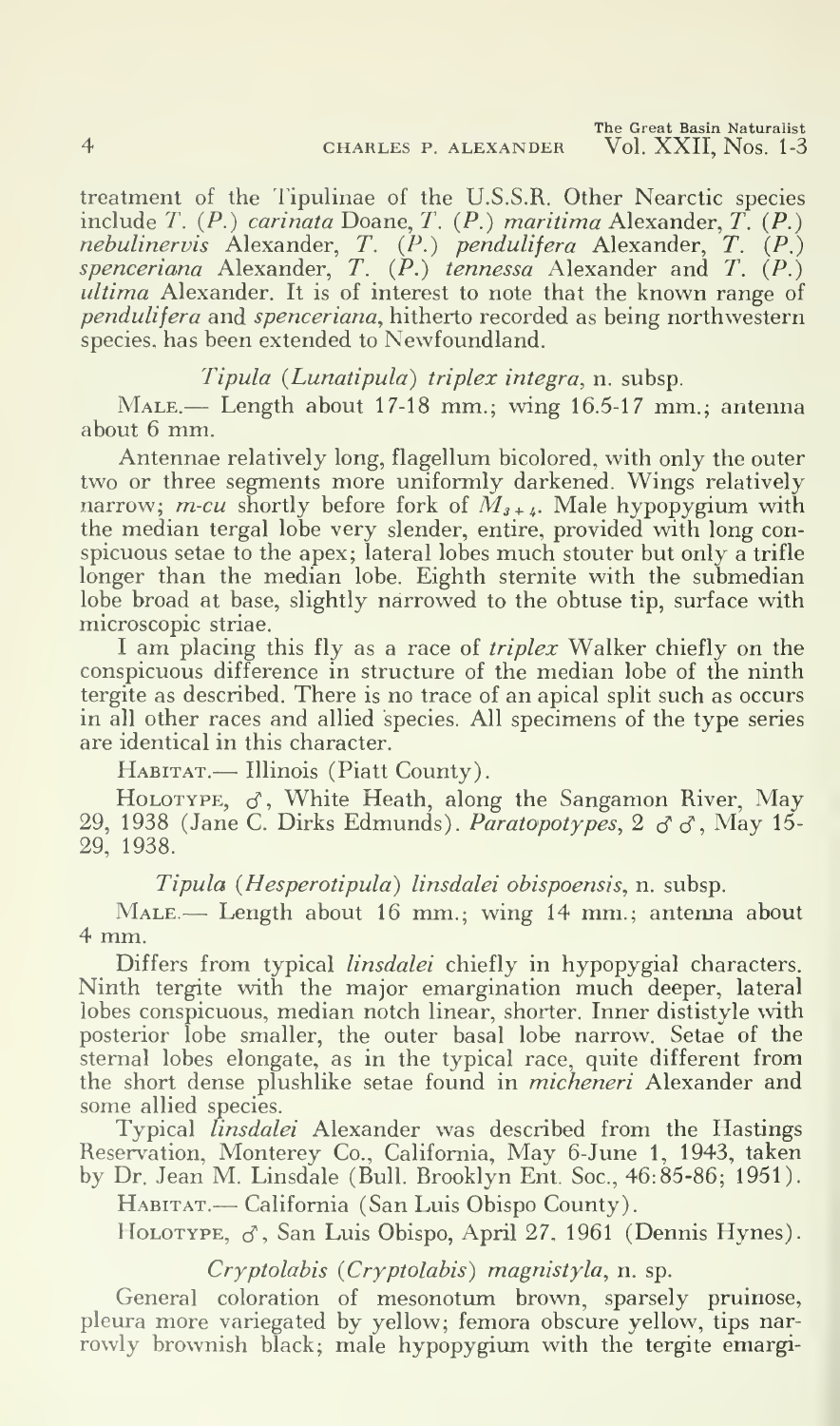nate, lateral lobes provided with relatively few moderately long setae; dististyle appearing terminal, large, bidentate, the lower blade very large; aedeagus elongate.

MALE.— Length about 4 mm.; wing 4.4 mm.

Rostrum and palpi dark brown. Antennae black; flagellar seg ments a little shorter than their verticils. Head dark.

Pronotum light yellow. Mesonotal praescutum brown, with three confluent gray stripes, more blackened in front, scutal lobes similarly blackish gray; scutellum blackened, pruinose; postnotum black. pruinose, variegated by whitened areas on anterior lateral margins of mediotergite and across the pleurotergite. Pleura dark brown, variegated by yellow on dorsal stemopleurite, posterior sclerites and the dorsopleural membrane. Halteres with stem yellow, knob weakly infuscated. Legs with coxae brownish yellow; trochanters yellow; femora and tibiae obscure yellow, tips narrowly brownish black; tarsi brownish yellow basally, outer segments darker. Wings whitish subhyaline, base clearer white; cord and vein  $Cu$  in cell M narrowly and vaguely darker; veins brown, whitened in the prearcular field. Macrotrichia in centers of cells  $R<sub>s</sub>$  through  $M<sub>s</sub>$ . Venation: Rs oblique, gently arculated, forming a V with  $R_{2+3+4}$ ;  $R_{2+3}$  about twice  $R_z$ ; *m-cu* at near midlength of  $M_{z+i}$ .

Abdomen dark brown. Male hypopygium with the tergite broadly emarginate. setae of lateral lobes moderately long, not retrorse. Basistyle with inner apical lobe with long setae from strong tubercles. Dististyle appearing terminal in position, large, bidentate, the lower blade narrowing to an acute point, the outer marginal tooth much shorter. Aedeagus elongate, as in bidenticulata.

HABITAT.— California (Monterey County).

HOLOTYPE,  $\sigma$ , Salmon Creek, June 25, 1961 (Dennis Hynes).

Cryptolabis (Cryptolabis) magnistyla is most similar to C.  $(C)$ .) bidenticulata Alexander, differing evidently in the proportions of the teeth of the dististyle. In the latter species, the hypopygium as mounted on slides, appears to be subterminal in position but this may be caused by the method of mounting. In bidenticulata what appear to be the lateral tergal lobes are large oval structures provided with very long yellow setae, the more basal ones retrorse, the smaller inner ventral lobes separate.

#### Ormosia (Ormosia) hynesi, n. sp.

General coloration of head and thorax almost uniformly gray; femora and tibiae obscure yellow; wings light brown, stigma barely indicated.  $R_z$  at fork of  $R_{z + s + 4}$ ; male hypopygium with tergal lobe widened outwardly, apex weakly bilobed; dististyles terminal, both irregular in outline, provided with spinous points or teeth, the inner style at apex further produced into a curved flattened appendage; gonapophysis a blackened rod, at base with a small slender straight spine.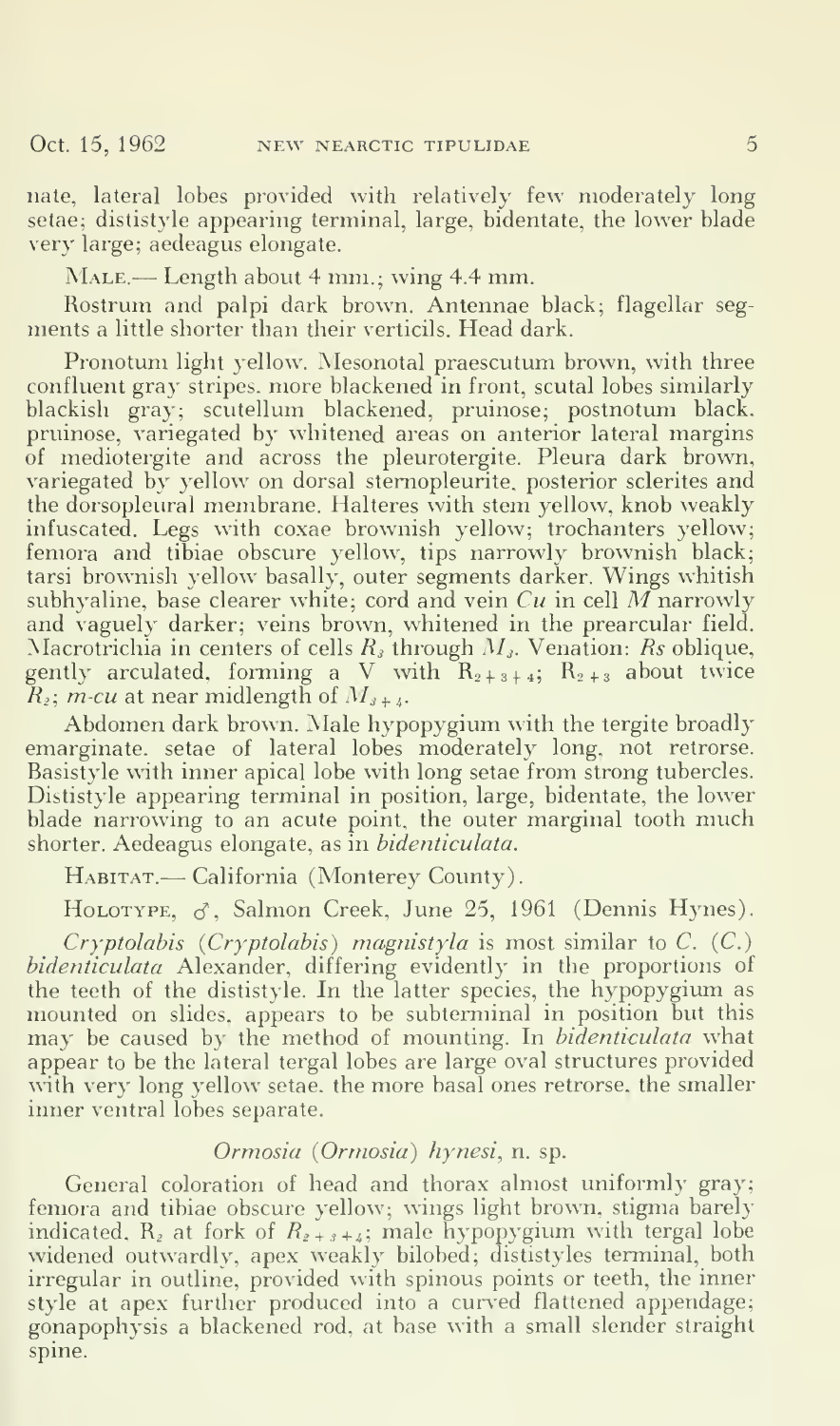MALE.— Length about 4.5 mm.; wing 5 mm.; antenna about 1.1 mm.

Rostrum brown; palpi brownish black. Antennae of medium length; scape and pedicel dark brown, basal flagellar segments testaceous, outer ones passing into brownish black; flagellar segments long-oval, shorter than their verticils, with a further dense white pubescence. Head dark gray.

Pronotal scutum brownish gray, scutellum and pretergites yellowed. Mesonotum almost uniformly gray, praescutal stripes scarcely evident; pseudosutural foveae and tuberculate pits black; sides of scutellum, parascutella and pleurotergite more reddish brown. Pleura gray, dorsopleural membrane buffy. Halteres with stem yellow, knob very weakly darkened. Legs with coxae pale brown; trochanters yellow; femora and tibiae obscure yellow, the tibial tips and the tarsi darker. Wings light brown, base slightly more yellowed, stigma barely indicated; veins brown. Venation:  $Sc<sub>i</sub>$  ending just beyond  $R<sub>2</sub>$ , the latter at fork of  $R_{z+s+4}$ ; cell 2nd  $M_z$  nearly three times its petiole;  $m$ -cu perpendicular, just before fork of  $M$ .

Abdomen brown. Male hypopygium with tergal lobe widened outwardly, its apex weakly bilobed. Both dististyles terminal, very irregular in outline, subequal in size; outer style with two acute di vergent spines, the apex farther extended into a narrow blade; inner style narrowed beyond base, dilated into a flattened blade that terminates in a curved flattened appendage, the outer margin of blade with two acute teeth and a broader obtuse lobe. Gonapophysis a blackened rod, its expanded base with a small slender straight spine.

HABITAT.— California (San Luis Obispo County).

HOLOTYPE,  $\sigma$ , Cerro Alto, February 16, 1958 (Dennis Hynes).

<sup>I</sup> take great pleasure in dedicating this distinct crane-fly to Dr. Dennis Hynes who has added greatly to our knowledge of Nearctic Tipulidae. The most similar regional species include Ormosia (Ormosia) cornuta (Doane), O. (O.) curvata Alexander, and some others, all readily distinguished among themselves in the hypopygial structure, particularly the dististyles.

# Molophilus (Molophilus) aspersulus, n. sp.

Belongs to the *gracilis* group, *pubipennis* subgroup, allied to gracilipes; antennal scape and pedicel brownish yellow, tips narrowly darker brown; male hypopygium with the inner dististyle widened at near midlength. bent at almost a right angle.

MALE.— Length about 4.5 mm.; wing 5.1-5.2 mm.; antenna about 1.1 mm.

Rostrum dark brown; palpi black. Antennae with scape and pedicel brownish yellow, flagellum dark brown; terminal segment shorter and smaller than the penultimate; in *gracilipes*, longer than the penultimate. Head gray.

Pronotum and pretergites light yellow. Mesonotal praescutum light brown, the humeri pale yellow; pseudosutural foveae reddish